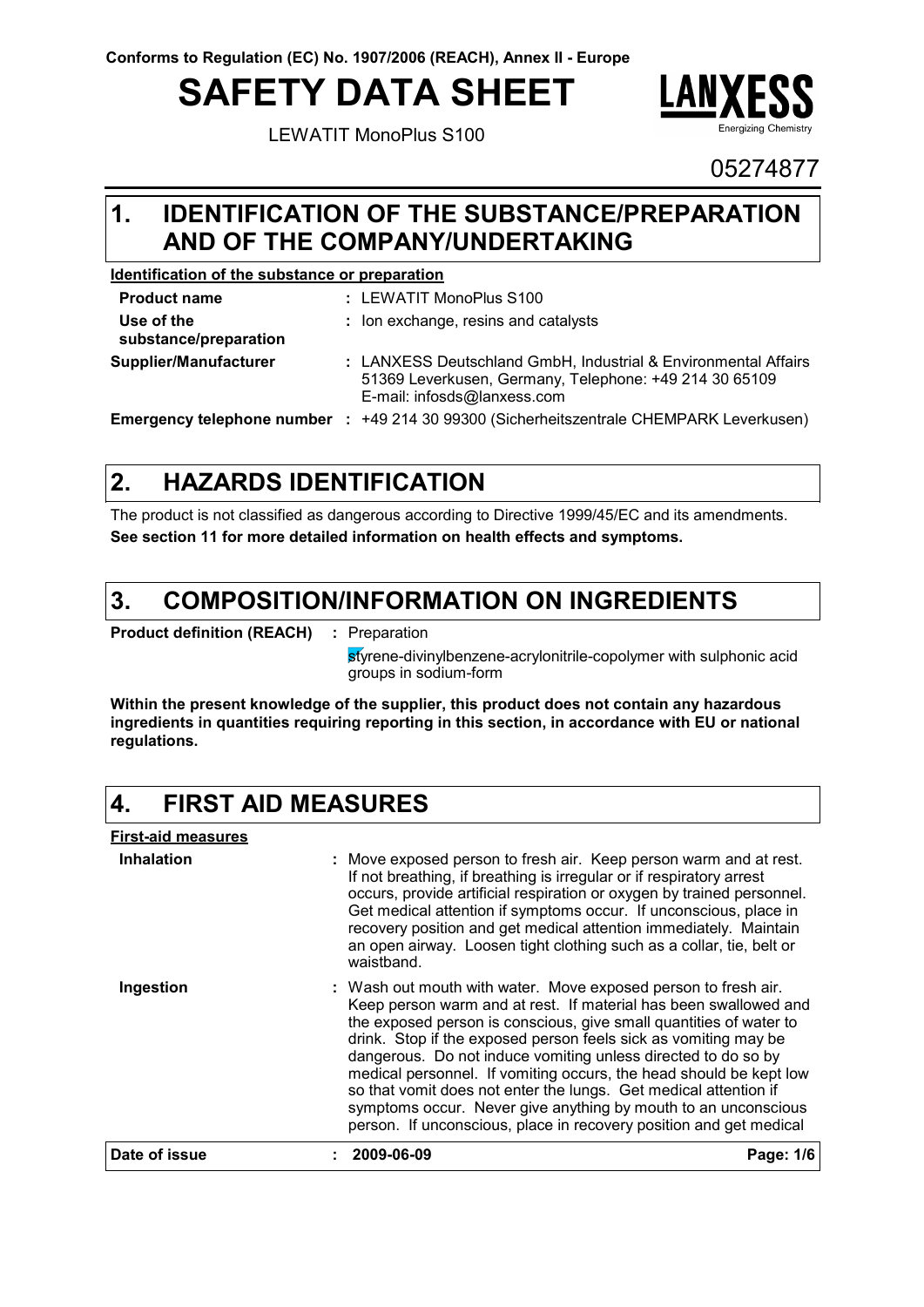|             | contaminated clothing and shoes. Get medical attention if<br>symptoms occur. Wash clothing before reuse. Clean shoes<br>thoroughly before reuse.                                                                    |
|-------------|---------------------------------------------------------------------------------------------------------------------------------------------------------------------------------------------------------------------|
| Eye contact | : Immediately flush eyes with plenty of water, occasionally lifting the<br>upper and lower eyelids. Check for and remove any contact lenses.<br>Continue to rinse for at least 10 minutes. Get medical attention if |

**See section 11 for more detailed information on health effects and symptoms.** irritation occurs.

## **5. FIRE-FIGHTING MEASURES**

| <b>Extinguishing media</b>                               |                                                                                                                                                                                                   |
|----------------------------------------------------------|---------------------------------------------------------------------------------------------------------------------------------------------------------------------------------------------------|
| <b>Suitable</b>                                          | : In case of fire, use water spray (fog), foam, dry chemical or $CO2$ .                                                                                                                           |
| Not suitable                                             | : None known.                                                                                                                                                                                     |
| Special exposure hazards                                 | : No specific fire or explosion hazard.                                                                                                                                                           |
|                                                          | Promptly isolate the scene by removing all persons from the vicinity<br>of the incident if there is a fire. No action shall be taken involving<br>any personal risk or without suitable training. |
| <b>Hazardous combustion</b><br>products                  | : Decomposition products may include the following materials:<br>carbon oxides<br>sulfur oxides<br>metal oxide/oxides                                                                             |
| <b>Special protective</b><br>equipment for fire-fighters | : Fire-fighters should wear appropriate protective equipment and self-<br>contained breathing apparatus (SCBA) with a full face-piece<br>operated in positive pressure mode.                      |

## **6. ACCIDENTAL RELEASE MEASURES**

| <b>Personal precautions</b> | : No action shall be taken involving any personal risk or without<br>suitable training. Keep unnecessary and unprotected personnel<br>from entering. Provide adequate ventilation. Put on appropriate<br>personal protective equipment (see section 8). Hazard of slipping on<br>spilt product.                                                         |
|-----------------------------|---------------------------------------------------------------------------------------------------------------------------------------------------------------------------------------------------------------------------------------------------------------------------------------------------------------------------------------------------------|
| Environmental precautions : | Avoid dispersal of spilt material and runoff and contact with soil,<br>waterways, drains and sewers. Inform the relevant authorities if the<br>product has caused environmental pollution (sewers, waterways, soil<br>or air).                                                                                                                          |
| Large spill                 | : Move containers from spill area. Prevent entry into sewers, water<br>courses, basements or confined areas. Vacuum or sweep up<br>material and place in a designated, labelled waste container.<br>Dispose of via a licensed waste disposal contractor. Note: see<br>section 1 for emergency contact information and section 13 for<br>waste disposal. |
| <b>Small spill</b>          | : Move containers from spill area. Vacuum or sweep up material and<br>place in a designated, labelled waste container. Dispose of via a<br>licensed waste disposal contractor.                                                                                                                                                                          |
|                             |                                                                                                                                                                                                                                                                                                                                                         |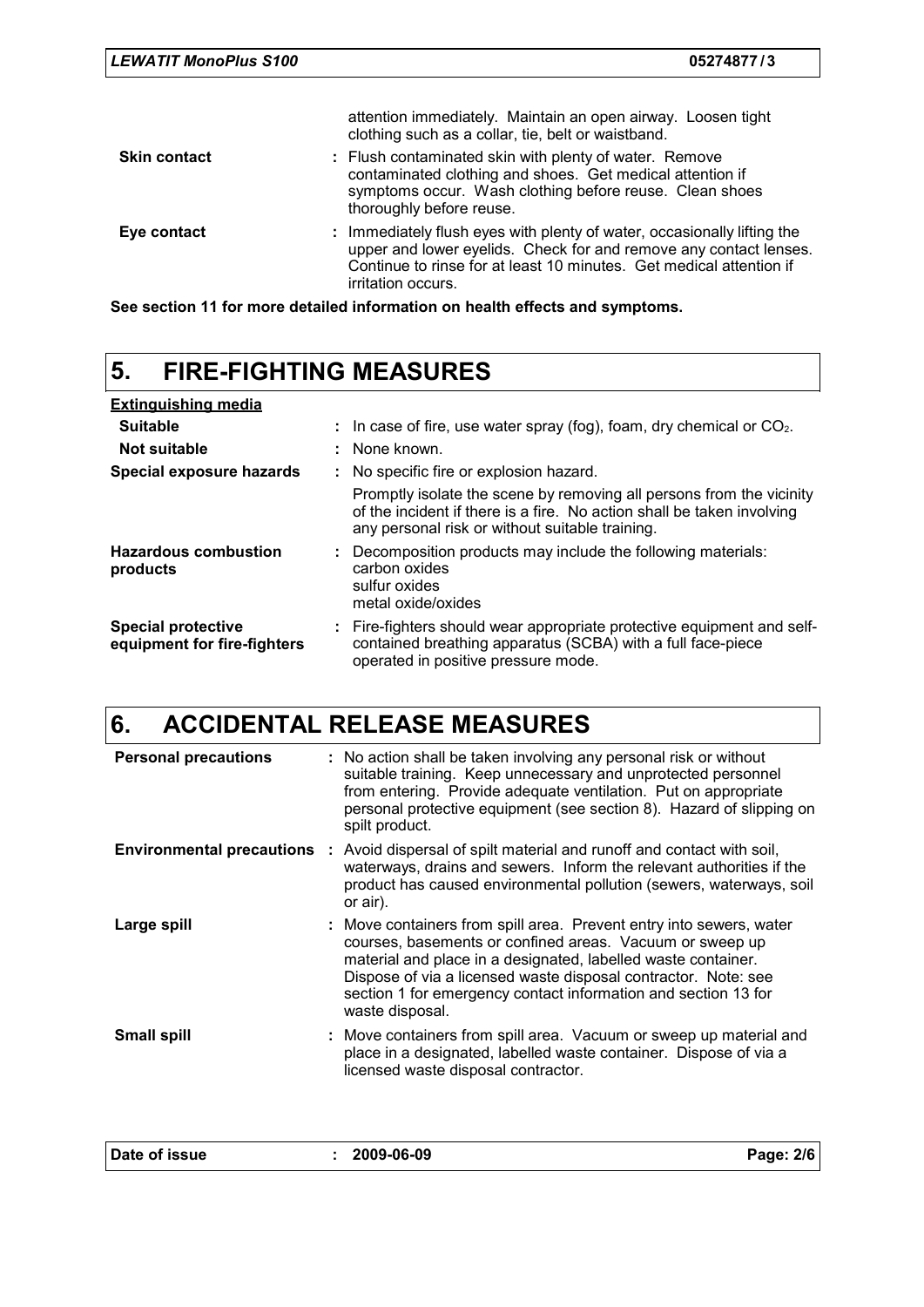## **7. HANDLING AND STORAGE**

| <b>Handling</b>            | : Put on appropriate personal protective equipment (see section 8).<br>Eating, drinking and smoking should be prohibited in areas where<br>this material is handled, stored and processed. Workers should<br>wash hands and face before eating, drinking and smoking. Do not<br>ingest. Avoid contact with eyes, skin and clothing. Keep in the<br>original container or an approved alternative made from a<br>compatible material, kept tightly closed when not in use. Empty<br>containers retain product residue and can be hazardous.                                                              |
|----------------------------|---------------------------------------------------------------------------------------------------------------------------------------------------------------------------------------------------------------------------------------------------------------------------------------------------------------------------------------------------------------------------------------------------------------------------------------------------------------------------------------------------------------------------------------------------------------------------------------------------------|
| <b>Storage</b>             | : Store between the following temperatures: -20 to $40^{\circ}$ C (-4 to<br>104°F). Store in accordance with local regulations. Store in original<br>container protected from direct sunlight in a dry, cool and well-<br>ventilated area, away from incompatible materials (see section 10)<br>and food and drink. Keep container tightly closed and sealed until<br>ready for use. Containers that have been opened must be carefully<br>resealed and kept upright to prevent leakage. Do not store in<br>unlabelled containers. Use appropriate containment to avoid<br>environmental contamination. |
| <b>Packaging materials</b> |                                                                                                                                                                                                                                                                                                                                                                                                                                                                                                                                                                                                         |
| Recommended                | : Use original container.                                                                                                                                                                                                                                                                                                                                                                                                                                                                                                                                                                               |
| <b>Remarks</b>             | : Do not allow to dry out. Take precautionary measures against<br>electrostatic discharges.                                                                                                                                                                                                                                                                                                                                                                                                                                                                                                             |

## **8. EXPOSURE CONTROLS/PERSONAL PROTECTION**

| <b>Exposure limit values</b>                | : Not available.                                                                                                                                                                                                                                                                                                                                                                                                                                                                                                                |
|---------------------------------------------|---------------------------------------------------------------------------------------------------------------------------------------------------------------------------------------------------------------------------------------------------------------------------------------------------------------------------------------------------------------------------------------------------------------------------------------------------------------------------------------------------------------------------------|
| <b>Recommended monitoring</b><br>procedures | : If this product contains ingredients with exposure limits, personal,<br>workplace atmosphere or biological monitoring may be required to<br>determine the effectiveness of the ventilation or other control<br>measures and/or the necessity to use respiratory protective<br>equipment. Reference should be made to European Standard EN<br>689 for methods for the assessment of exposure by inhalation to<br>chemical agents and national guidance documents for methods for<br>the determination of hazardous substances. |
| <b>Risk management measures</b>             |                                                                                                                                                                                                                                                                                                                                                                                                                                                                                                                                 |
| Occupational exposure controls              |                                                                                                                                                                                                                                                                                                                                                                                                                                                                                                                                 |
| <b>Technical measures</b>                   | : If this product contains ingredients with exposure limits, use process<br>enclosures, local exhaust ventilation or other engineering controls to<br>keep worker exposure below any recommended or statutory limits.                                                                                                                                                                                                                                                                                                           |
| <b>Personal protection measures</b>         |                                                                                                                                                                                                                                                                                                                                                                                                                                                                                                                                 |
| <b>Respiratory protection</b>               | : Use a properly fitted, air-purifying or air-fed respirator complying<br>with an approved standard if a risk assessment indicates this is<br>necessary. Respirator selection must be based on known or<br>anticipated exposure levels, the hazards of the product and the safe<br>working limits of the selected respirator.                                                                                                                                                                                                   |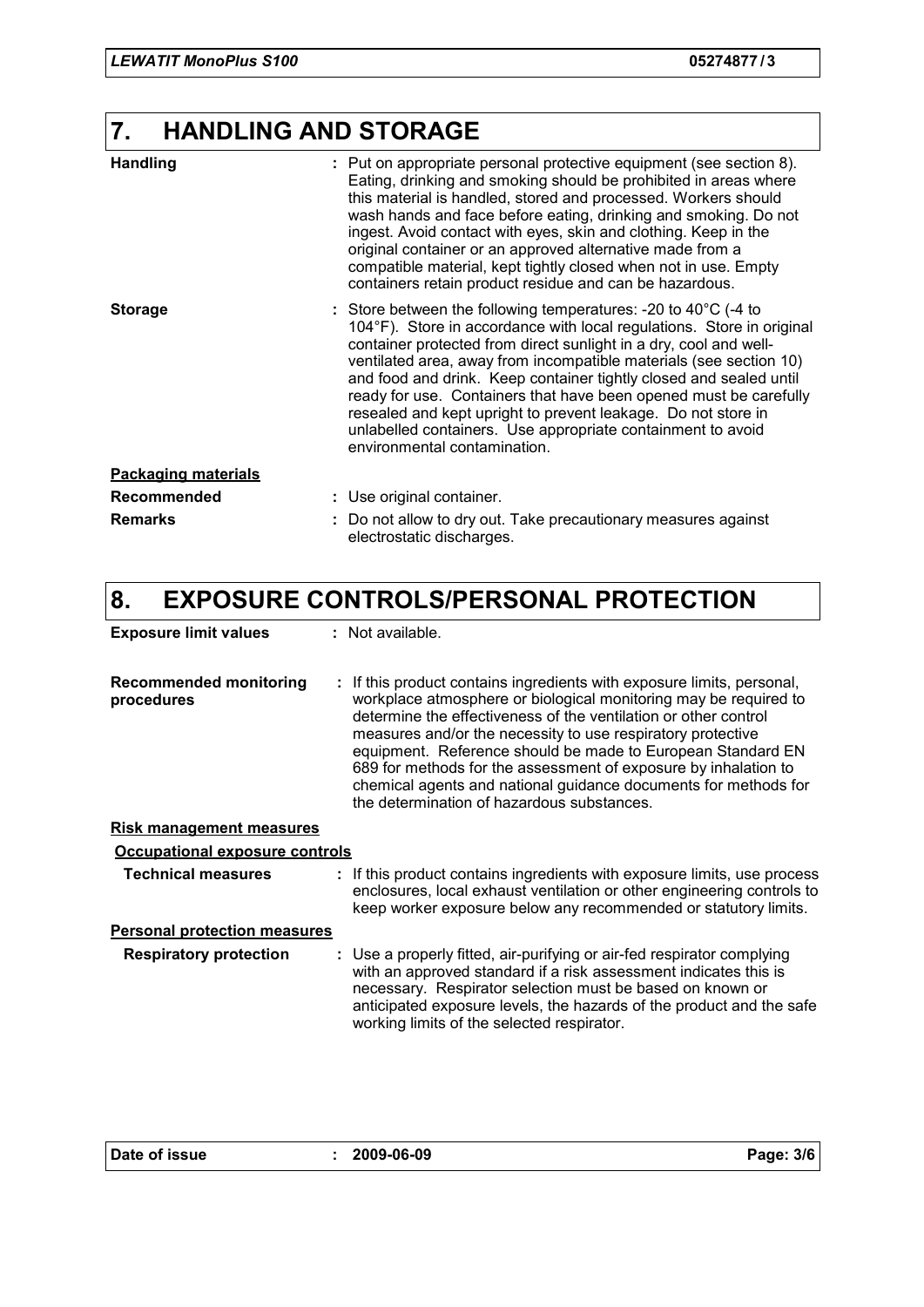| <b>LEWATIT MonoPlus S100</b> |  |  |  |
|------------------------------|--|--|--|
|------------------------------|--|--|--|

| <b>Hand protection</b>                 | : Chemical-resistant, impervious gloves complying with an approved<br>standard should be worn at all times when handling chemical<br>products if a risk assessment indicates this is necessary. After<br>contamination with product change the gloves immediately and<br>dispose of them according to relevant national and local regulations<br><1 hours (breakthrough time): PVC, nitrile rubber, Polychloroprene<br>- CR |  |  |  |  |  |
|----------------------------------------|-----------------------------------------------------------------------------------------------------------------------------------------------------------------------------------------------------------------------------------------------------------------------------------------------------------------------------------------------------------------------------------------------------------------------------|--|--|--|--|--|
| Eye protection                         | : Safety eyewear complying with an approved standard should be<br>used when a risk assessment indicates this is necessary to avoid<br>exposure to liquid splashes, mists, gases or dusts.<br>Recommended: safety glasses with side-shields                                                                                                                                                                                  |  |  |  |  |  |
| <b>Skin protection</b>                 | : Personal protective equipment for the body should be selected<br>based on the task being performed and the risks involved and<br>should be approved by a specialist before handling this product.                                                                                                                                                                                                                         |  |  |  |  |  |
| <b>Hygiene measures</b>                | : Wash hands, forearms and face thoroughly after handling chemical<br>products, before eating, smoking and using the lavatory and at the<br>end of the working period. Appropriate techniques should be used<br>to remove potentially contaminated clothing. Wash contaminated<br>clothing before reusing. Ensure that eyewash stations and safety<br>showers are close to the workstation location.                        |  |  |  |  |  |
| <b>Environmental exposure controls</b> |                                                                                                                                                                                                                                                                                                                                                                                                                             |  |  |  |  |  |
| <b>Technical measures</b>              | : Emissions from ventilation or work process equipment should be<br>checked to ensure they comply with the requirements of<br>environmental protection legislation. In some cases, fume<br>scrubbers, filters or engineering modifications to the process<br>equipment will be necessary to reduce emissions to acceptable                                                                                                  |  |  |  |  |  |

#### **PHYSICAL AND CHEMICAL PROPERTIES 9.**

levels.

| <b>General information</b>                             |                        |
|--------------------------------------------------------|------------------------|
| Appearance                                             |                        |
| <b>Physical state</b>                                  | : Solid. [beads]       |
| Colour                                                 | : Light brown.         |
| Odour                                                  | : Odourless.           |
| Important health, safety and environmental information |                        |
| <b>Density</b>                                         | : 1.28 kg/L (20 °C)    |
| <b>Bulk density</b>                                    | : 800 to 900 kg/ $m^3$ |
| Ignition temperature:                                  | $: >250^{\circ}$ C     |

## **10. STABILITY AND REACTIVITY**

| Date of issue                                | 2009-06-09                                                                                                             | Page: 4/6 |  |  |  |
|----------------------------------------------|------------------------------------------------------------------------------------------------------------------------|-----------|--|--|--|
| <b>Hazardous decomposition</b><br>products   | : Under normal conditions of storage and use, hazardous<br>decomposition products should not be produced.              |           |  |  |  |
| <b>Materials to avoid</b>                    | : No specific data.                                                                                                    |           |  |  |  |
| <b>Conditions to avoid</b>                   | : Contact with strong oxidising agents may cause hazardous<br>reactions. No hazardous reactions when used as directed. |           |  |  |  |
| <b>Possibility of hazardous</b><br>reactions | : Under normal conditions of storage and use, hazardous reactions<br>will not occur.                                   |           |  |  |  |
| <b>Stability</b>                             | : The product is stable.                                                                                               |           |  |  |  |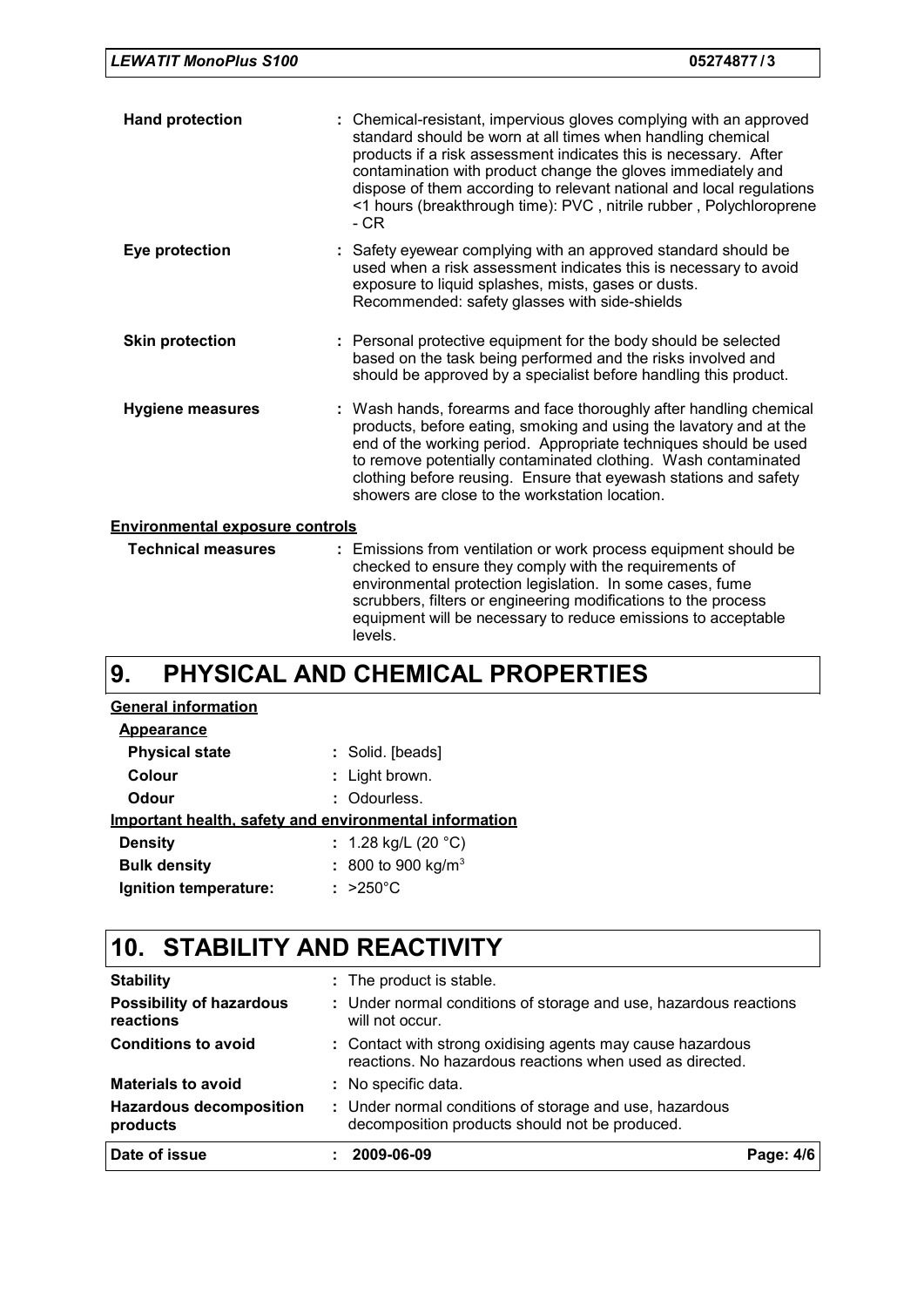## **11. TOXICOLOGICAL INFORMATION**

#### **Acute toxicity**

| <b>Product/ingredient</b><br>name           | <b>Result</b>                            | <b>Species</b> | <b>Dose</b>    | <b>Exposure</b>          | Test                     |
|---------------------------------------------|------------------------------------------|----------------|----------------|--------------------------|--------------------------|
| <b>LEWATIT MonoPlus</b><br>S <sub>100</sub> | LD50<br>$\overline{\phantom{0}}$<br>Oral | Rat            | >5000<br>mg/kg | $\overline{\phantom{a}}$ | $\overline{\phantom{0}}$ |
| <b>Irritation/Corrosion</b>                 |                                          |                |                |                          |                          |
| <b>Skin</b>                                 | : Non-irritating                         |                |                |                          |                          |
| <b>Eyes</b>                                 | : Non-irritating                         |                |                |                          |                          |

### **12. ECOLOGICAL INFORMATION**

| <b>AOX</b>     | : The product does not contain organically bound halogens which<br>could lead to an AOX value in waste water. |
|----------------|---------------------------------------------------------------------------------------------------------------|
| <b>Remarks</b> | : No known significant effects or critical hazards.                                                           |

## **13. DISPOSAL CONSIDERATIONS**

| <b>Methods of disposal</b> | : Examine possibilities for re-utilisation. Product residues and<br>uncleaned empty containers should be packaged, sealed, labelled,<br>and disposed of or recycled according to relevant national and local<br>regulations. Where large quantities are concerned, consult the<br>supplier. When uncleaned empty containers are passed on, the<br>recipient must be warned of any possible hazard that may be<br>caused by residues. For disposal within the EC, the appropriate<br>code according to the European Waste List (EWL) should be used.<br>It is among the tasks of the polluter to assign the waste to waste<br>codes specific to industrial sectors and processes according to the<br>European Waste List (EWL). |
|----------------------------|--------------------------------------------------------------------------------------------------------------------------------------------------------------------------------------------------------------------------------------------------------------------------------------------------------------------------------------------------------------------------------------------------------------------------------------------------------------------------------------------------------------------------------------------------------------------------------------------------------------------------------------------------------------------------------------------------------------------------------|
| <b>Hazardous waste</b>     | : Within the present knowledge of the supplier, this product is not<br>regarded as hazardous waste, as defined by EU Directive                                                                                                                                                                                                                                                                                                                                                                                                                                                                                                                                                                                                 |

91/689/EEC.

| 14.<br><b>TRANSPORT INFORMATION</b> |                          |                              |              |    |       |                                  |
|-------------------------------------|--------------------------|------------------------------|--------------|----|-------|----------------------------------|
| <b>Regulation</b>                   | <b>UN</b><br>number      | Proper shipping name         | <b>Class</b> | PG | Label | <b>Additional</b><br>information |
| <b>ADR/RID</b>                      | $\overline{\phantom{a}}$ | $\overline{\phantom{a}}$     |              |    |       | Not regulated.                   |
| <b>GGVSE</b>                        | -                        | $\qquad \qquad \blacksquare$ |              |    |       | Not regulated.                   |
| <b>ADNR</b>                         |                          | $\qquad \qquad \blacksquare$ |              |    |       | Not regulated.                   |
| Date of issue                       |                          | 2009-06-09                   |              |    |       | Page: 5/6                        |